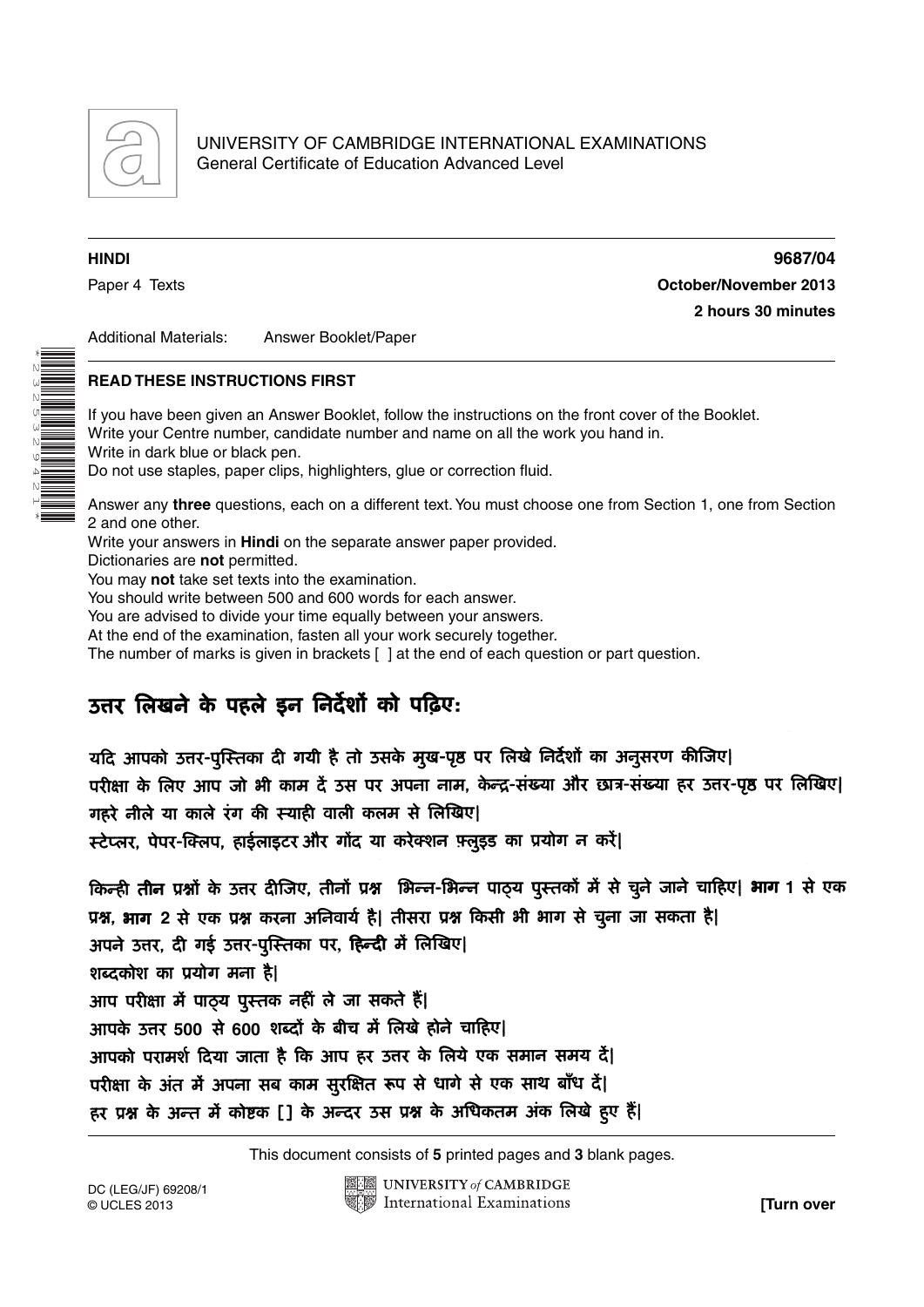## भाग 1

**2**

- कबीर ग्रंथावली कबीरदास और श्री रामचरितमानस तुलसीदास **1**प्रश्न 'क' और 'ख' में से केवल एक प्रश्न का उत्तर दीजिए।
- (क) निम्नलिखित दोहों की व्याख्या कीजिए, कबीरदास का तात्पर्य किस 'बिरहनीं' से है?

रात्यूं रूंनी बिरहनीं, ज्यूं बंचौं कूं कुंज। कबीर अंतर प्रजल्या, प्रगट्या बिरहा पूंज।।1 अंबर कुंजां कुरलियाँ, गरजि भरे सब ताल। जिनि थैं गोबिंद बीछूटे, तिनके कौण हवाल||2 चकवी बिछूटी रैणि की, आइ मिली परभाति| जे जन बिछूटे राम सूं, ते दिन मिले न राति||3 बासुरि सुख नाँ रैंणि सुख, नाँ सुख सुपिनै माहिं| कबीर बिछटया राम सूं, नाँ सुख धूप न छाँह।।4 बिरहनि ऊभी पंथ सिरि, पंथी बूझै धाइ। एक सबद कहि पीव का, कब रे मिलैंगे आइ।। 5

बिरह को अंग

[25]

या

|ख) पाठ्यक्रम में निर्धारित अंश के उदाहरण द्वारा रामचरितमानस में भरत के चरित्र का विश्लेषण कीजिए)<br>[25]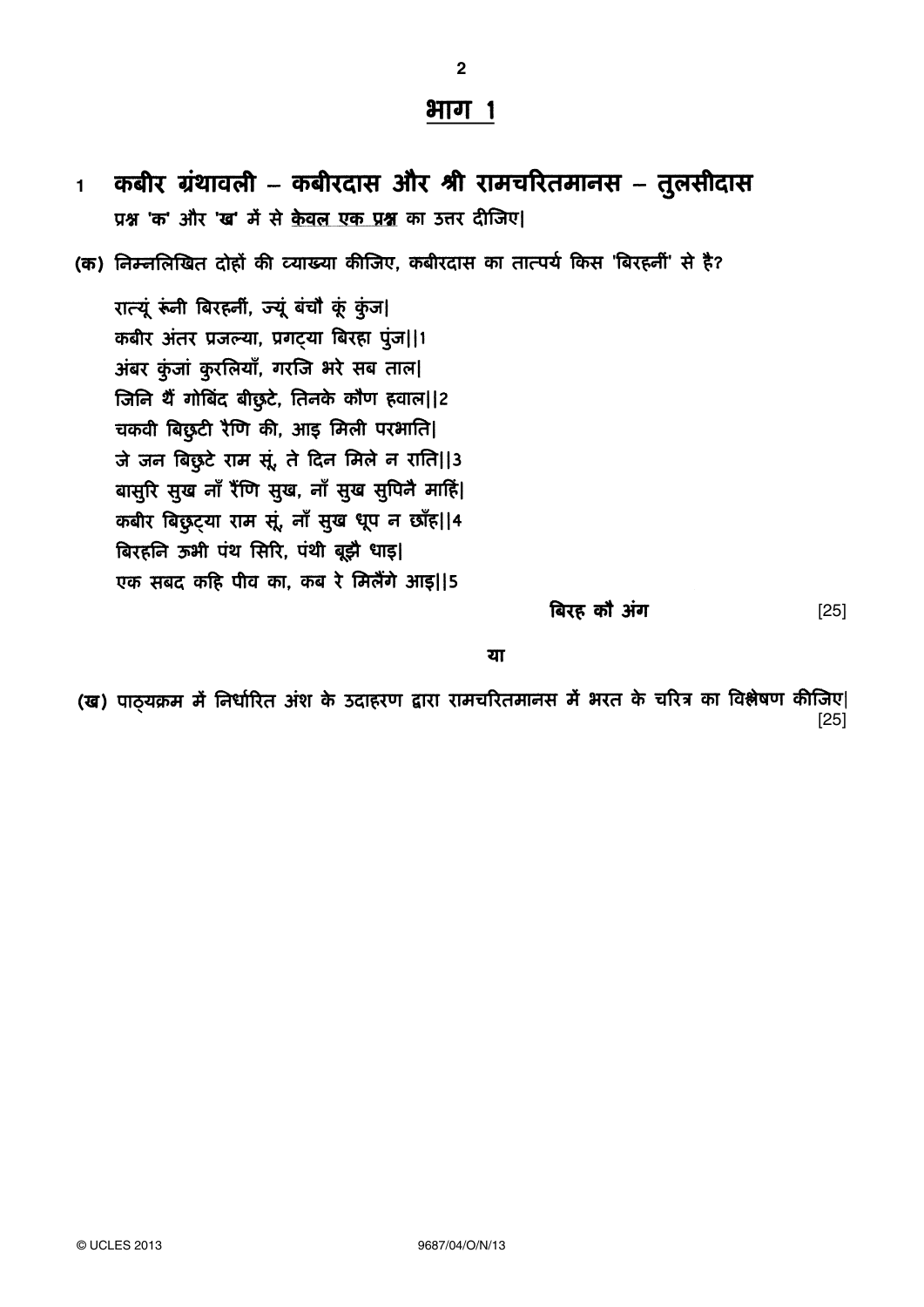प्रसाद. निराला. पंत और महादेवी की श्रेष्ठ रचनाएँ **2**प्रश्न 'क' और 'ख' में से केवल एक प्रश्न का उत्तर दीजिए।

मैं नीर-भरी दुख की बदली!

(क) निम्नलिखित कविता की प्रसंग सहित व्याख्या करते हुए उसकी साहित्यिक विशेषताओं का मूल्यांकन कीजिए।

**3**

स्पंदन में चिर निस्पंद बसा क्रंदन में आहत विश्व हँसा नयनों में दीपक से जलते. पलकों में निर्झरिणी मचली! मेरा पग-पग संगीत भरा श्वासों से स्वप्न - पराग झरा नभ के नव रंग बुनते दुकूल छाया में मलय - बयार पली| मैं क्षितिज-भकुटि पर घिर धूमिल चिंता का भार बनी अविरल रज-कण पर जल-कण हो बरसी, नव जीवन-अंकुर बन निकली! पथ को न मलिन करता आना पथ-चिह्न न दे जाता जाना; सुधि मेरे आगम की जग में सुख की सिहरन हो अंत खिली! विस्तृत नभ का कोई कोना मेरा न कभी अपना होना, परिचय इतना, इतिहास यही-उमड़ी कल थी, मिट आज चली! महादेवी वर्मा [25]

या

(ख) 'दो लड़के' शीर्षक कविता का सारांश अपने शब्दों में लिखिए| प्रस्तुत कविता में सुमित्रानंदन पंत ने किस आदर्श मानवता की अभिलाषा व्यक्त की है? [25]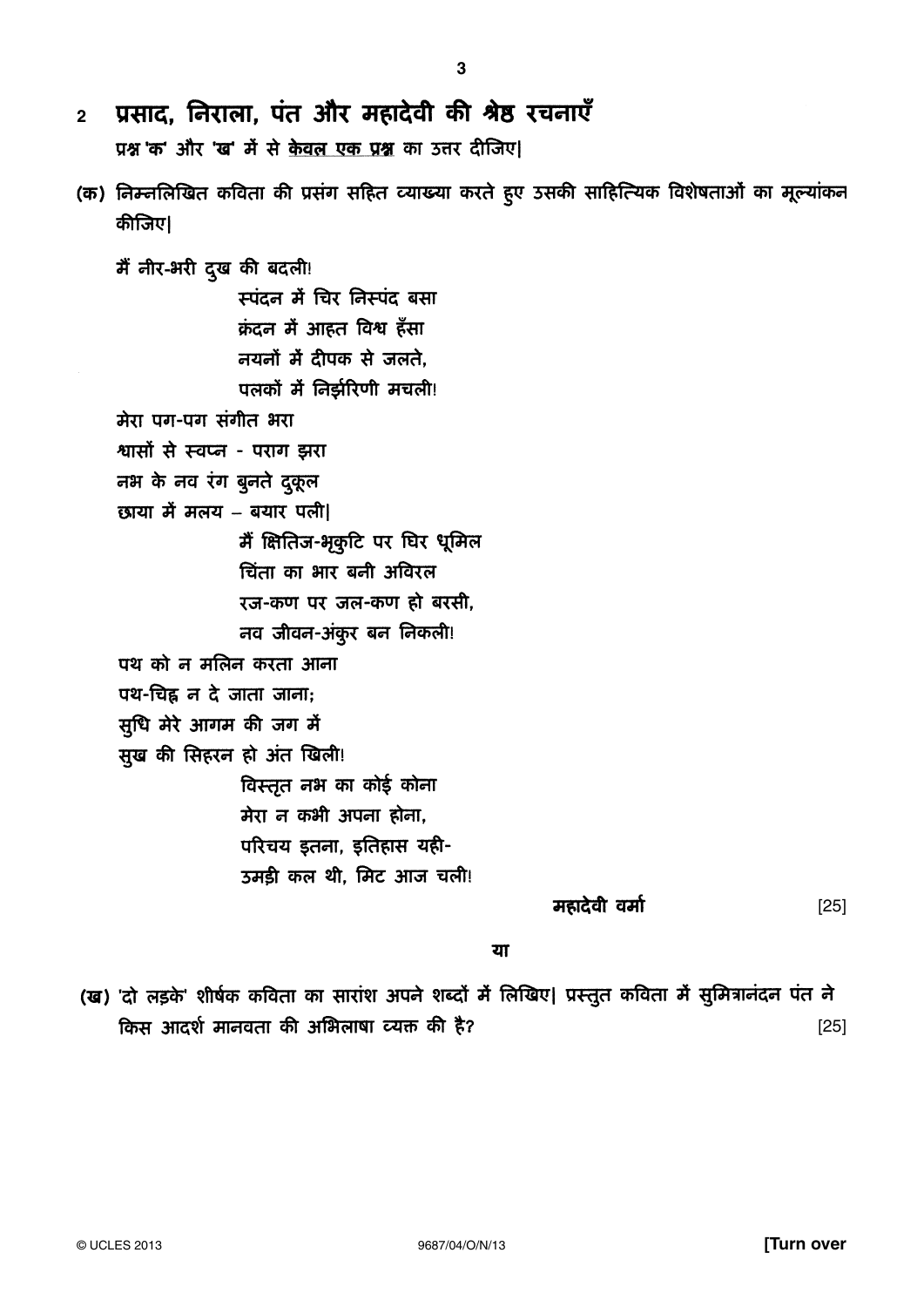मैथिलीशरण गुप्त – यशोधरा **3**प्रश्न 'क' और 'ख' में से केवल एक प्रश्न का उत्तर दीजिए। (क) निम्नलिखित काव्यांश का भावार्थ संदर्भ सहित लिखिए। पधारो. भव भव के भगवान! रख ली मेरी लज्जा तुमने, आओ अत्रभवान! नाथ, विजय है यही तुम्हारी, दिया तृच्छ को गौरव भारी| अपनाई मुझ-सी लघु नारी; होकर महा महान! पधारो. भव भव के भगवान! मैं थी संध्या का पथ हेरे. आ पहुँचे तुम सहज सबेरे| धन्य कपाट खुले ये मेरे! दूँ अब क्या नव दान? पधारो. भव भव के भगवान! मेरे स्वप्न आज ये जागे. अब वे उपालंभ क्यों भागे? पाकर भी अपना धन आगे. भूली-सी मैं भान| पधारो, भव भव के भगवान!

यशोधरा [25]

या

(ख) 'यशोधरा' में मैथिलीशरण गूप्त ने राहुल के चरित्र द्वारा किन जीवन मूल्यों की प्रतिष्ठा की है? [25]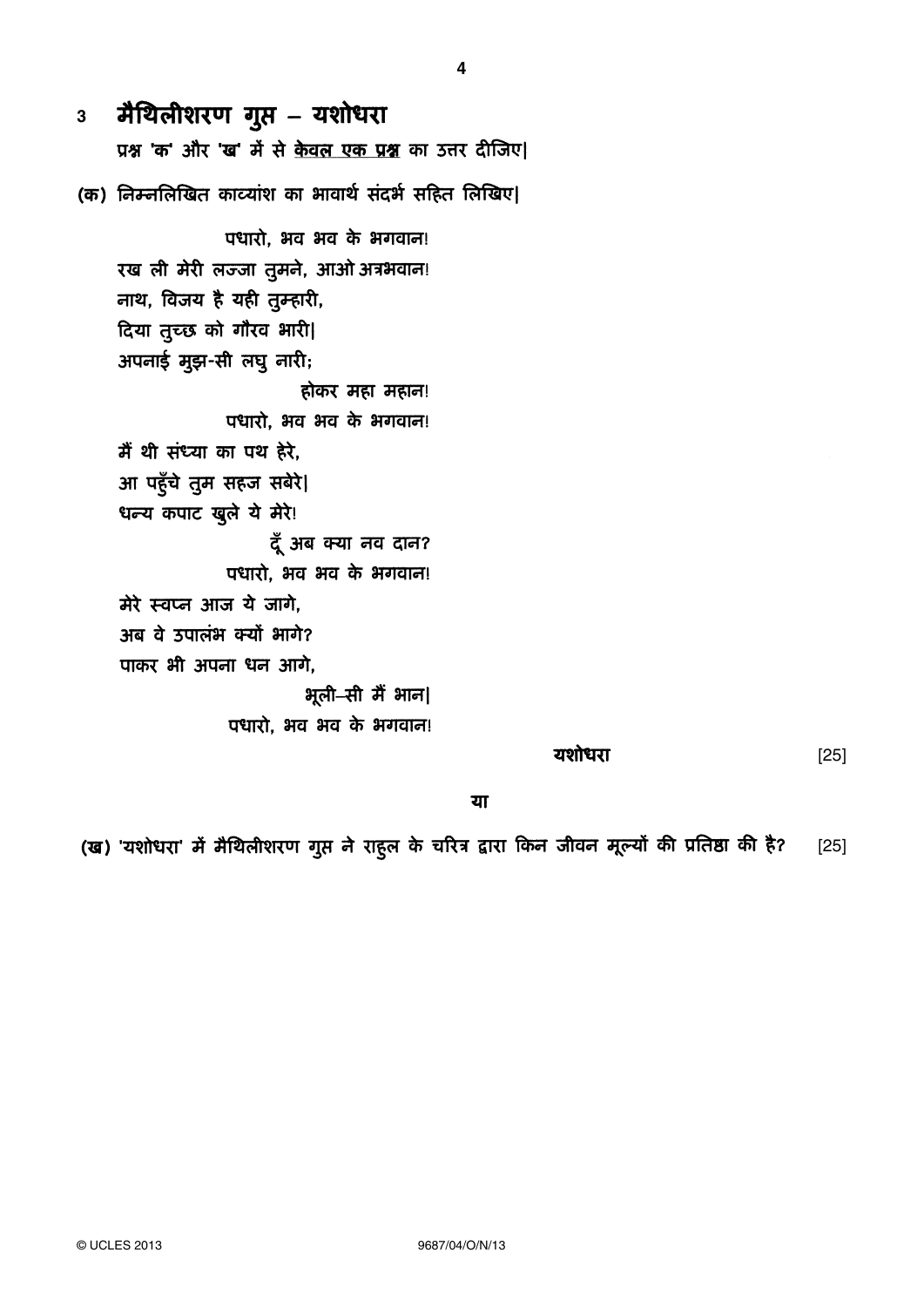## भाग २

**5**

- जयशंकर प्रसाद ध्रुवस्वामिनी **4** प्रश्न 'क' और 'ख' में से केवल एक प्रश्न का उत्तर दीजिए।
- (क) 'ध्रुवस्वामिनी' नाटक में जयशंकर प्रसाद ने ध्रुवस्वामिनी के चरित्र द्वारा किस सामाजिक विषमता का चित्रण किया है? [25]

या

- (ख) 'ध्रुवस्वामिनी' एक ऐतिहासिक नाटक होने के साथ-साथ आधुनिक युग के संदर्भ में किस प्रकार से संगत है, नाटक की कथावस्तु के आधार पर अपने विचार व्यक्त कीजिए| [25]
- आधुनिक कहानी संग्रह- सरोजिनी शर्मा **5** प्रश्न 'क' और 'ख' में से <u>केवल एक प्रश्न</u> का उत्तर दीजिए|
- (क) 'पोस्टमैन' शीर्षक कहानी में शैलेश मटियानी पहाड़ी क्षेत्र की संस्कृति, पिछड़ापन और आचार-विचार तथा भोली भावूकता का चित्रण करने में कहाँ तक सफल हुए हैं? [25]

या

- (ख) 'वापसी' कहानी में उषा प्रियंवदा ने बदलती परिस्थितियों में पारिवारिक संबंधों के बदलाव का किस प्रकार से चित्रण किया है? [25]
- मॉरिशसीय हिंदी कहानियाँ सम्पादक: अभिमन्यु अनत **6**प्रश्न 'क' और 'ख' में से केवल एक प्रश्न का उत्तर दीजिए|
- (क) रामदेव धुरंधर की 'विष-मंथन' शीर्षक कहानी की कथावस्तू का विश्लेषण करते हुए उसके शीर्षक की सार्थकता पर अपने विचार व्यक्त कीजिए। [25]

या

(ख) 'एम.बी.ई.' कहानी में भानुमती नागदान सामाजिक यथार्थ की त्रासदी का चित्रण करने में कहाँ तक सफल हुई हैं। कहानी की घटनाओं के उदाहरण द्वारा अपने उत्तर की पुष्टि कीजिए। [25]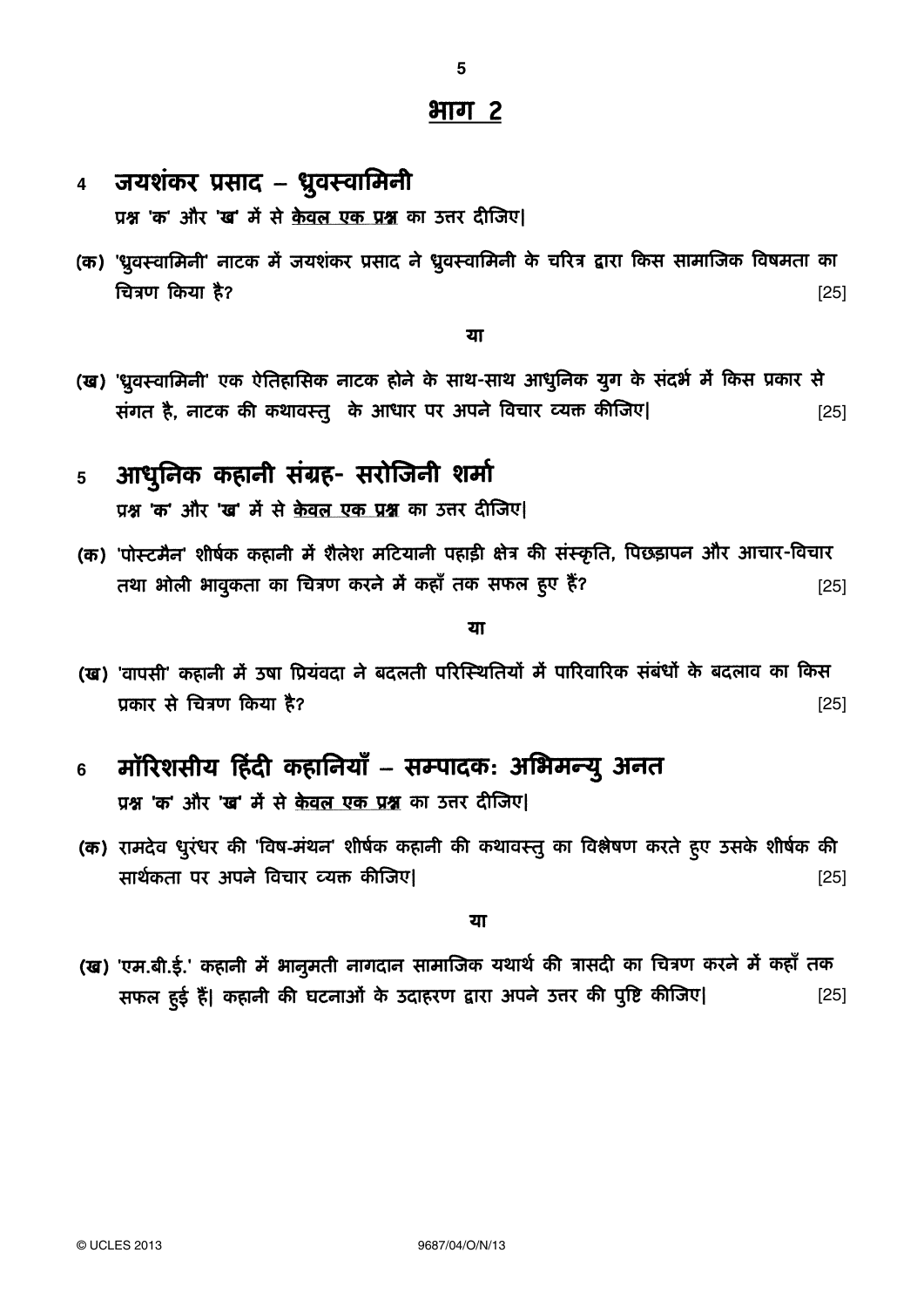## **BLANK PAGE**

**6**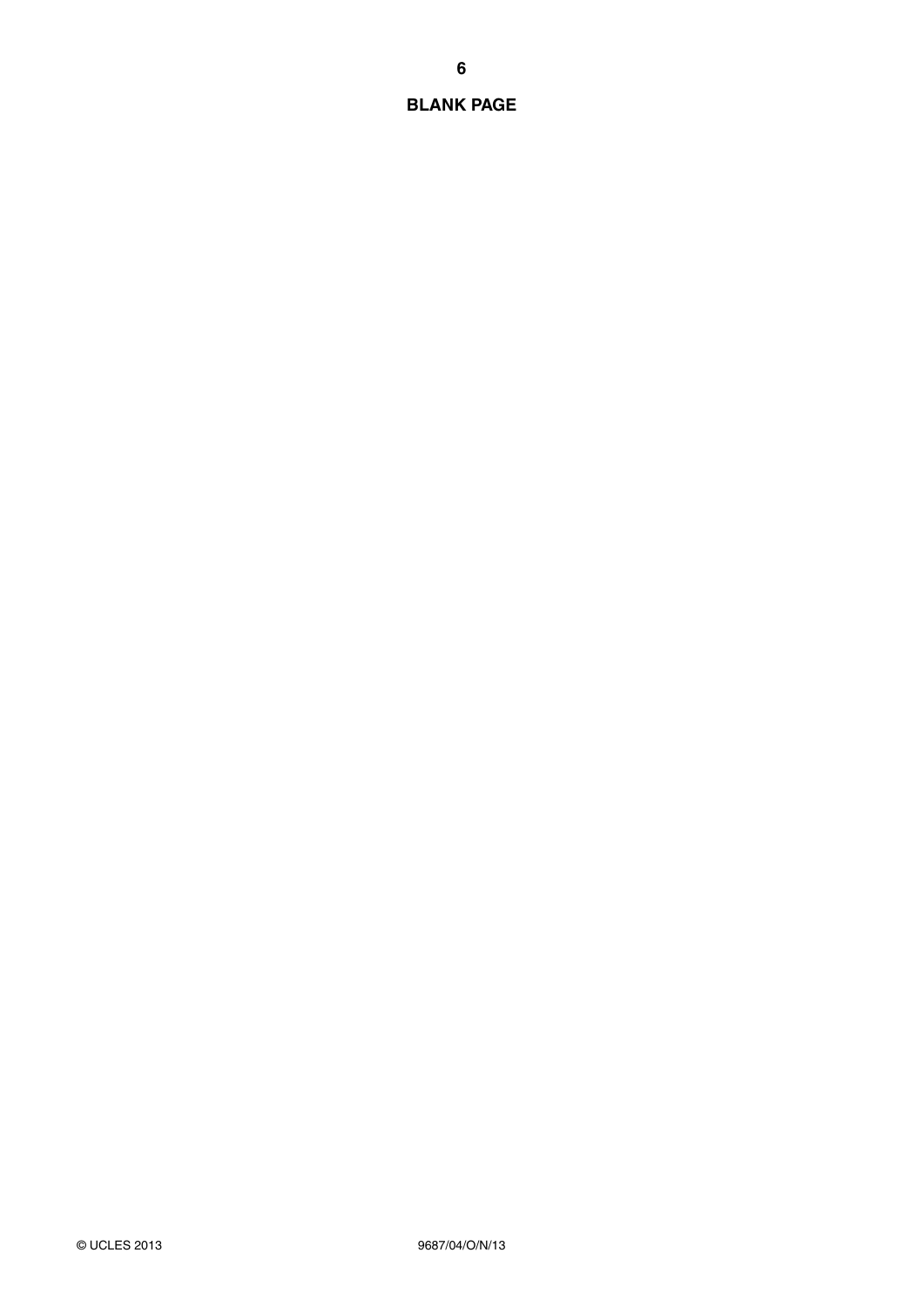## **BLANK PAGE**

**7**